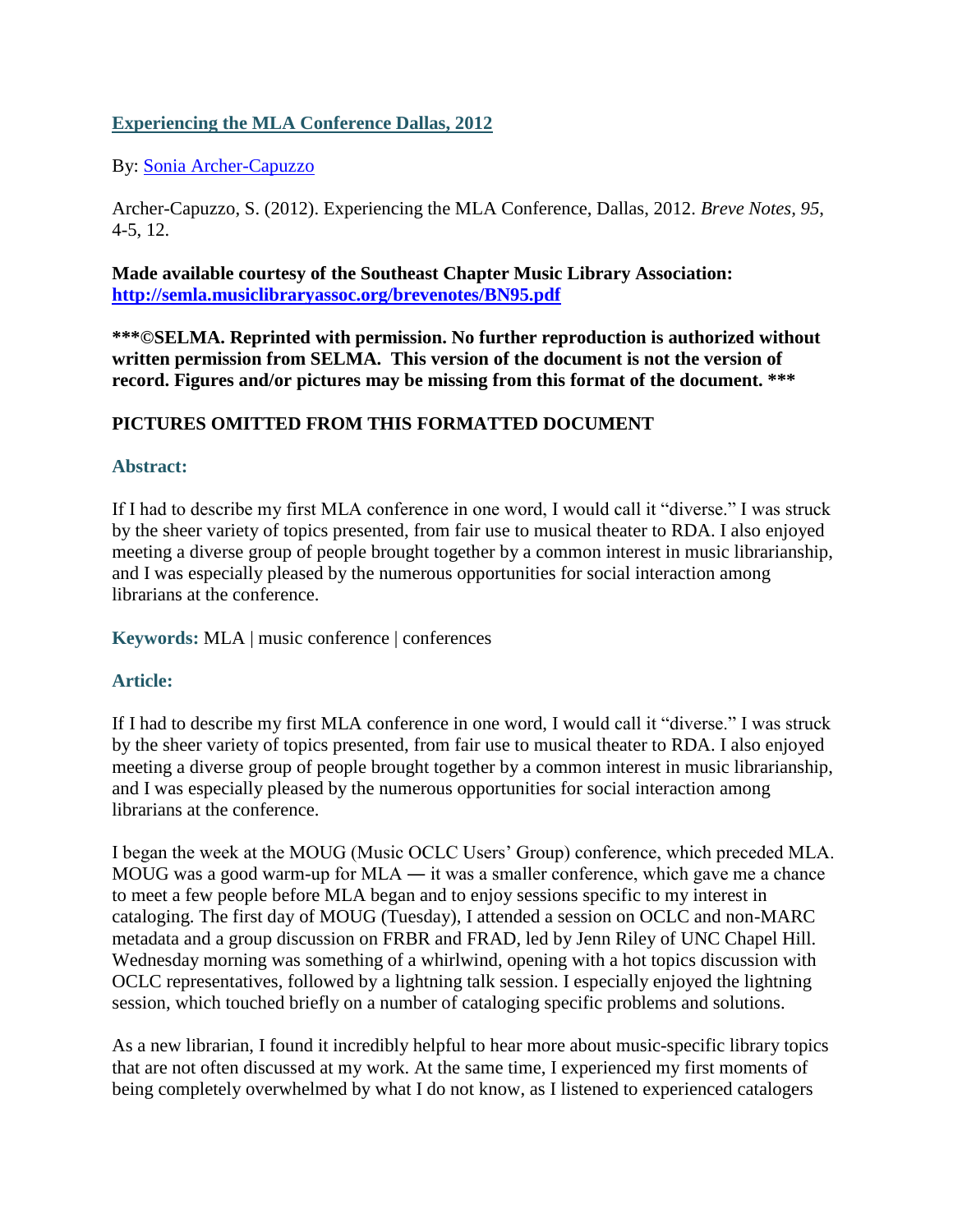talk about RDA and a host of other acronyms with ease, while I struggled to keep up. That was actually part of the beauty of the conference for me, though. I knew that I had not learned everything I need to know in my library and music studies, but I had little idea of where the gaps in my knowledge are. After MOUG and MLA, I have a better idea of where my independent study needs to focus now. Plus, the people I met at MOUG were kind and helpful. I instantly felt accepted into the group, and I know that I can ask any of my colleagues questions at any time.

Since I was a first time attendee of the MLA conference, I was invited to a first time attendee buffet before the opening reception (Wednesday evening). The idea of getting first time attendees together in a relaxed setting before the conference officially begins is an excellent one! I enjoyed reconnecting with people I had already met and meeting others for the first time in a more intimate environment than the later reception would offer. The buffet was also a chance for us to meet officers from MLA and our conference mentors. If you have never heard of the mentor program at MLA, it is a chance for "experienced" members to mentor first time attendees for the duration of the conference. I found having a mentor (Amanda Maple of Penn State) to be an invaluable part of my conference experience. Amanda put me at ease at the crowded opening reception and introduced me to people I would not otherwise have met. Throughout the conference, she checked in on me, sitting with me at sessions, meeting for meals, and introducing me to still more people. If you have not attended MLA yet, I highly recommend taking part in the mentor program when you do. If you have attended MLA, I suggest becoming a mentor at some point, as I hope I will in the future.

MLA began in earnest on Thursday morning with a plenary session focused on the jazz collections at the University of North Texas (UNT). The session combined work by librarians, professors, and student researchers with performances by students in the UNT jazz studies program. I especially enjoyed the use of live performers, which vividly illustrated the impact that the materials held by special collections can have on performance style.

The session that I still hear people raving about (myself included) more than a month after MLA is "Demystifying Fair Use." Copyright and fair use are confusing, and they hold special interest for music librarians, who must deal with printed and recorded media and live performances. The session was standing room-only and could have easily run for twice its one and a half hour time allotment. The session made the topic of fair use a bit more accessible and emphasized that we, as librarians and scholars, have more freedom when it comes to using copyrighted materials than we might think. Fortunately, for those who missed the session, the newly released Code of Best Practices in Fair Use for Academic and Research Libraries can be downloaded in its entirety from [http://www.arl.org/pp/ppcopyright/codefairuse/index.shtml.](http://www.arl.org/pp/ppcopyright/codefairuse/index.shtml)

Friday, much like Thursday, was packed with options, both professional and social. As far as sessions went, I particularly enjoyed "Generation What? Keeping Music Librarianship Education Relevant in an Age of Change." It was sponsored by the Education Committee and served as a kick-off of sorts for the newly-formed Music Librarianship Educators' Roundtable. As a recent graduate of a library program and a professor of a newly-minted music librarianship course, I was drawn to this session and the roundtable. I was reminded of the importance of the professional networking we can do at MLA, where I got to hear from and speak with people doing the same work I am. Though I have taught for years, this semester has been my first time